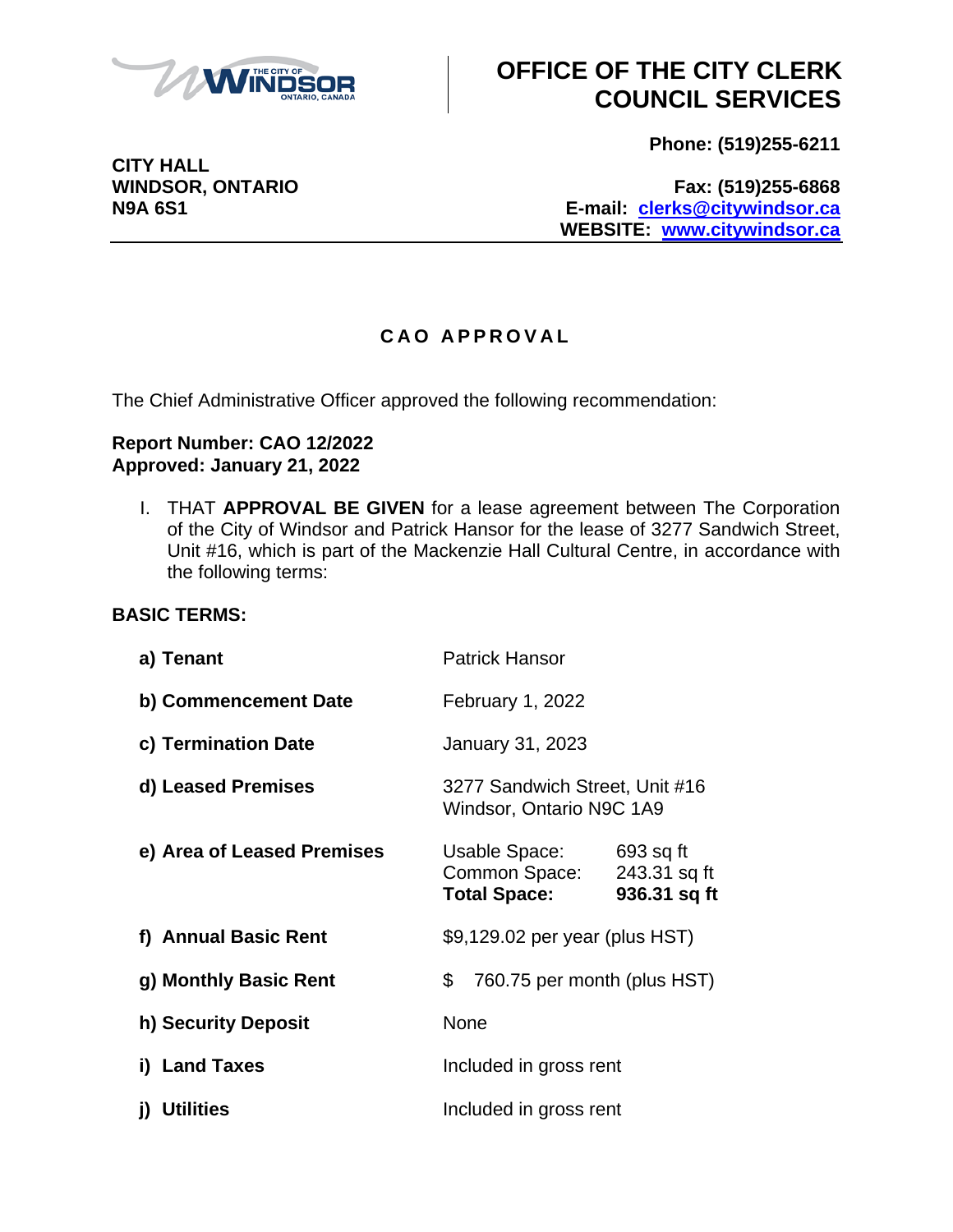

# **OFFICE OF THE CITY CLERK COUNCIL SERVICES**

**Phone: (519)255-6211**

**CITY HALL<br>WINDSOR, ONTARIO** 

**WINDSOR, ONTARIO Fax: (519)255-6868 N9A 6S1 E-mail: [clerks@citywindsor.ca](mailto:clerks@citywindsor.ca) WEBSITE: [www.citywindsor.ca](http://www.citywindsor.ca/)**

| k) Permitted Use       | <b>Office / Meeting Space</b>                                                                                                                                                                                                                                                                                                                                                                                                                                                                                                  |
|------------------------|--------------------------------------------------------------------------------------------------------------------------------------------------------------------------------------------------------------------------------------------------------------------------------------------------------------------------------------------------------------------------------------------------------------------------------------------------------------------------------------------------------------------------------|
| I) Insurance           | <b>General Liability Insurance</b><br>Minimum Limit \$2,000,000<br>Tenant's Legal Liability Insurance<br>Minimum Limit \$300,000<br>The Corporation of the City of Windsor to be<br>listed as an additional insured, include cross<br>liability and 30 days' notice of cancellation                                                                                                                                                                                                                                            |
| m)Overholding Rental   | \$1,521.50, per month, plus HST                                                                                                                                                                                                                                                                                                                                                                                                                                                                                                |
| n) Renewal             | One (1) year option to renew upon mutual<br>consent and on the same terms and conditions,<br>save and except rent                                                                                                                                                                                                                                                                                                                                                                                                              |
| o) Guarantor           | None                                                                                                                                                                                                                                                                                                                                                                                                                                                                                                                           |
| p) Special Provisions: | The parking lot located south of the Mackenzie<br>Hall Cultural Centre is not owned by the City,<br>nor does it form part of the Leased Premises or<br>Mackenzie Hall lands. Tenant acknowledges<br>that said parking lot may not be available for<br>use by the patrons and tenants of Mackenzie<br>Hall in the future                                                                                                                                                                                                        |
|                        | Tenant agrees to grant Landlord and/or its<br>contractors, agents and employees, access to<br>Mechanical Room situated within the<br>the<br>Leased Premises, upon reasonable notice and<br>at mutually agreeable times, for the purpose of<br>maintenance and or repair to any and all<br>equipment within the Mechanical Room. In the<br>event of an emergency, the Landlord and/or its<br>contractors, agents, employees may access the<br>Mechanical Room situated within the Leased<br>Premises at any time without notice |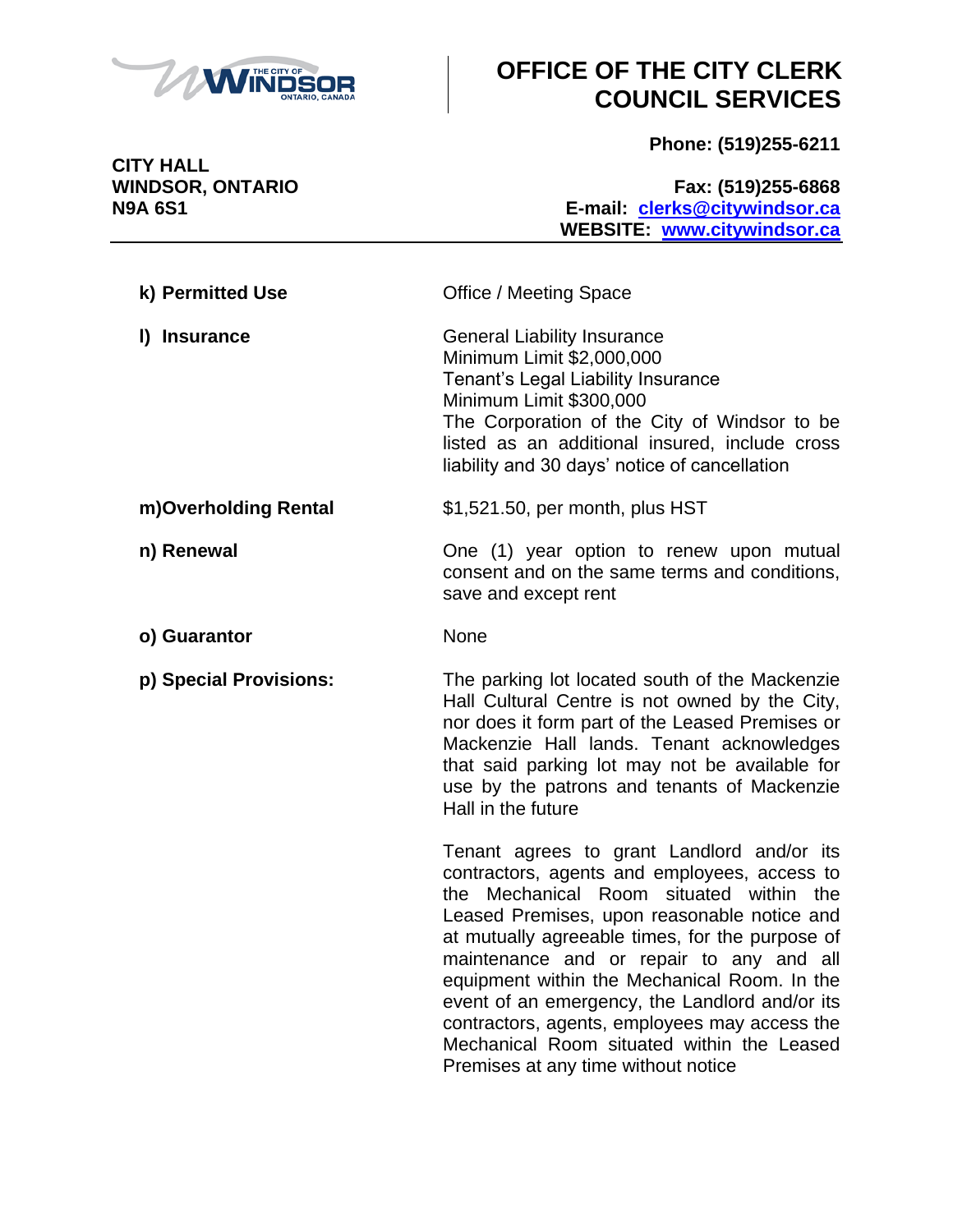

## **OFFICE OF THE CITY CLERK COUNCIL SERVICES**

**Phone: (519)255-6211**

**WINDSOR, ONTARIO Fax: (519)255-6868 N9A 6S1 E-mail: [clerks@citywindsor.ca](mailto:clerks@citywindsor.ca) WEBSITE: [www.citywindsor.ca](http://www.citywindsor.ca/)**

> Tenant shall comply with the most up-to-date regulations in place under the *Emergency Management and Civil Protection Act*, as amended from time to time, regardless of the frequency of such amendments. Tenant shall also comply with any guidelines and best practices issued by the Province of Ontario or any other governing body in relation to limiting the spread of COVID-19

> Tenant acknowledges and assumes responsibility for complying with the *Reopening Ontario (A Flexible Response to COVID-19) Act, 2020*, S.O. 2020, c. 17, as may be amended from time to time, and all regulations, rules, and orders issued thereunder, including, without limitation, any masking requirements, physical distancing requirements, capacity limits, and proof of vaccination requirements (the "**COVID Rules**"). Tenant further agrees to indemnify and hold harmless The Corporation of the City of Windsor from any and all liability, fines, loss, claims, demands, costs and expenses arising in any way from any failure to comply with the COVID Rules

> In the event Tenant wishes to terminate the lease prior to the Termination Date herein, Tenant shall give Landlord thirty (30) days' written notice of his intention to terminate; and,

II. THAT the Chief Administrative Officer and City Clerk **BE AUTHORIZED** to sign a Lease Agreement, to be satisfactory in form to the City Solicitor, in content to the Lease Administrator and the Executive Director of Recreation & Culture, and in financial content to the City Treasurer.

> Report Number: CAO 12/2022 Clerk's File: APM/14017

**CITY HALL**